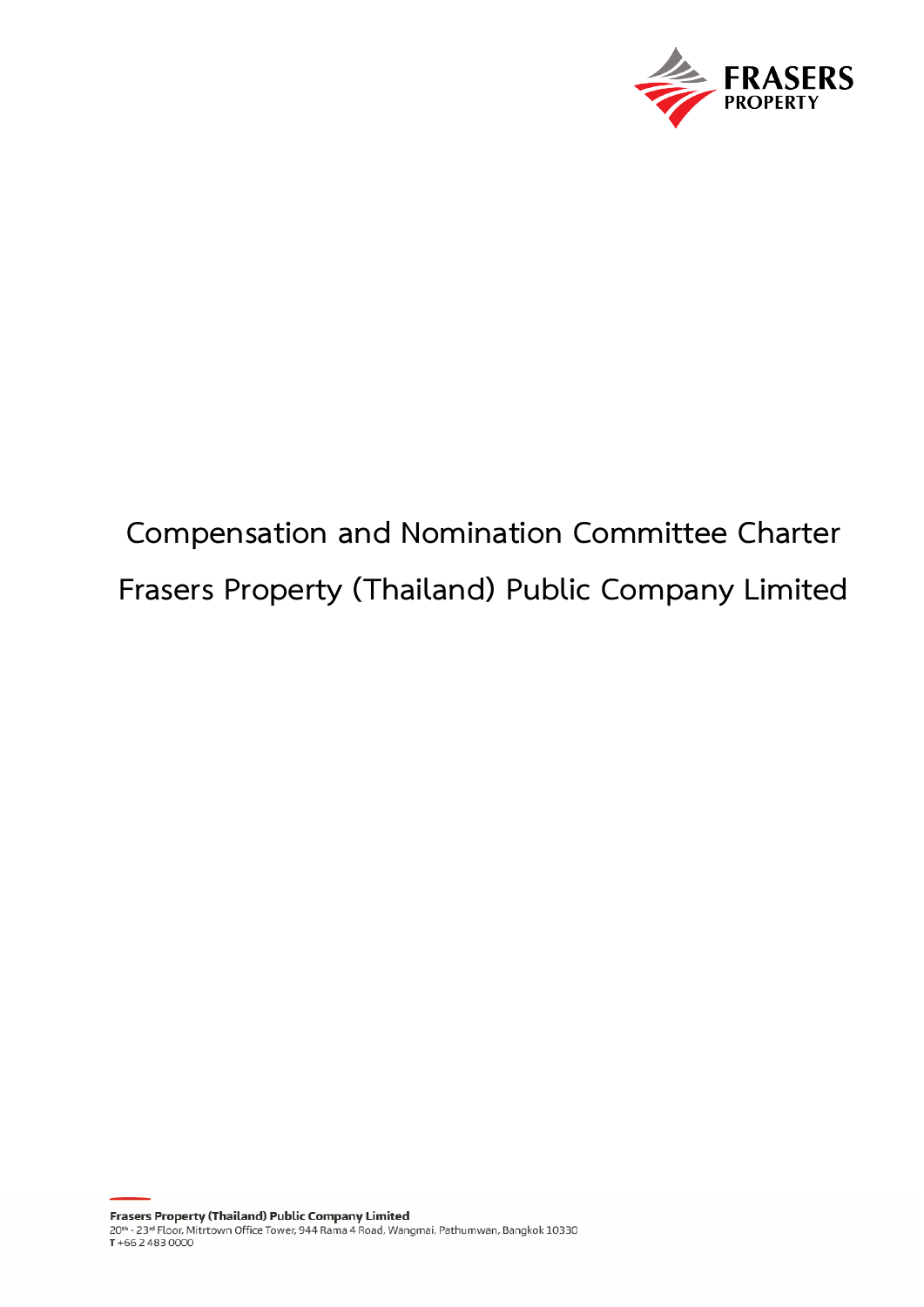

# **Compensation and Nomination Committee Charter**

### **1. Objective**

The Board of Directors attaches great importance to compliance with the principles of good corporate governance. Therefore, the Compensation and Nomination Committee has been set up to determine the transparency criteria and formats for recruiting and selecting nominated persons as directors to replace top Management and those who vacate office upon the expiration of the term. Also, the Committee shall consider the Compensation of directors, the management, and employees with fairness reasonableness following the good corporate governance policy to build confidence and credibility with stakeholders.

## **2. Composition and structure of the Compensation and Nomination Committee**

- 2.1 The Board of Directors considers and appoints the Compensation and Nomination Committee and the Chairperson of the Compensation and Nomination Committee.
- 2.2 The Compensation and Nomination Committee consists of not less than three directors. At least one member must be an independent director and no executive director who is a Company executive.
- 2.3 The Compensation and Nomination Committee appoints the Chief Executive Officer to act as the Secretary of the Compensation and Nomination Committee unless the Committee has a resolution delegating otherwise.

#### **3. Qualifications of the Compensation and Nomination Committee**

- 3.1 A person who has qualifications and does not have any prohibited characteristics under the law governing public limited companies, the Securities and Exchange Act, and other relevant laws. Also, he/she must not have characteristics indicating a lack of suitability to be entrusted with managing a business that is held by the public as specified in the notification of the Securities and Exchange Commission.
- 3.2 A person who has the knowledge, ability, and experience that will be beneficial to performing duties as a member of the Compensation and Nomination Committee. As well as, they must be able to devote sufficient time to perform duties to achieve the objectives of the Compensation and Nomination Committee.

#### **4. Term of office, appointment, and retirement of the Compensation and Nomination Committee**

4.1 The Compensation and Nomination Committee has a term of office of three years and vacates office upon the expiration of the term, or retirement from the Board of Directors, or the Board of Directors resolves to vacate office. In this regard, if such a director vacates office due to the expiration of the term, he/she may be re-appointed by the Board of Directors as necessary and appropriate.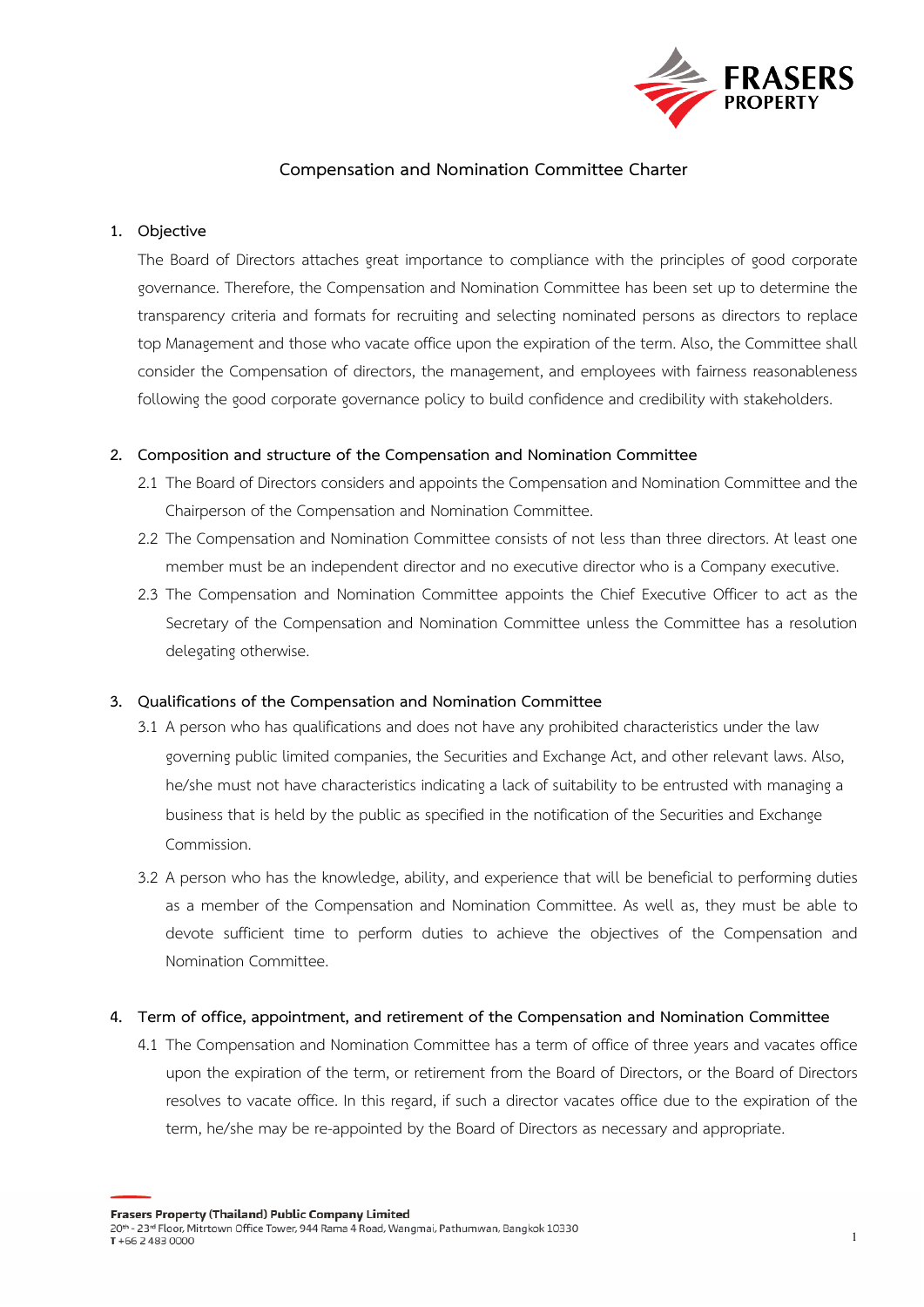

4.2 If the position of the Compensation and Nomination Committee is vacant due to reasons other than the expiration of a term under 4.1, the Board of Directors shall appoint a person with full qualifications to be a member of the Compensation and Nomination Committee to replace the vacant position. In this regard, the person elected to be the Compensation and Nomination Committee member shall remain in office for only the remaining term of the Committee member whom he/ she assumes the position.

## **5. Roles, Duties, Responsibilities, and authority of the Compensation and Nomination Committee**

The Compensation and Nomination Committee is responsible for screening the following matters before submitting them to the Board of Directors for approval.

- 5.1 Recruitment
	- (a) Consider prescribing rules and procedures for the nomination of directors;

( b) Consider the structure, size, and composition of the Board of Directors and sub-committees to be appropriate with the Company's strategy and changing circumstances;

(c) Consider the qualifications of the person holding the position of director by taking into account the diversity of knowledge, expertise, skills, and experience that are beneficial to the Company's business operations;

(d) Consider the criteria for recruiting and developing the Chief Executive Officer, senior management to have knowledge, skills, experience, and attributes necessary to drive the organization towards its goals;

(e) Encourage the Company to provide opportunities for minority shareholders to submit a list of persons to be nominated as directors of the Company;

(f) Consider and select a qualified director to be a member of the sub-committees to propose to the Board of Directors for appointment as appropriate or when there is a vacancy;

(g) Regularly review the succession plan for the position of Chief Executive Officer and high-level executives of the Company, including the list of suitable candidates to be considered for succession.

- 5.2 Compensation consideration
	- (a) Present an opinion to the Board of Directors on the structure and composition of the compensation for directors annually;
	- (b) Propose criteria and policies for determining the Compensation of the Board of Directors and sub-committees appropriate to the scope of duties and responsibilities of the directors. It shall link the compensation to the evaluation results, business plans, Company performance, including comparing with other companies in the same business. In this regard, the Board of Directors shall consider and approve before proposing to the Annual General Meeting of Shareholders for approval;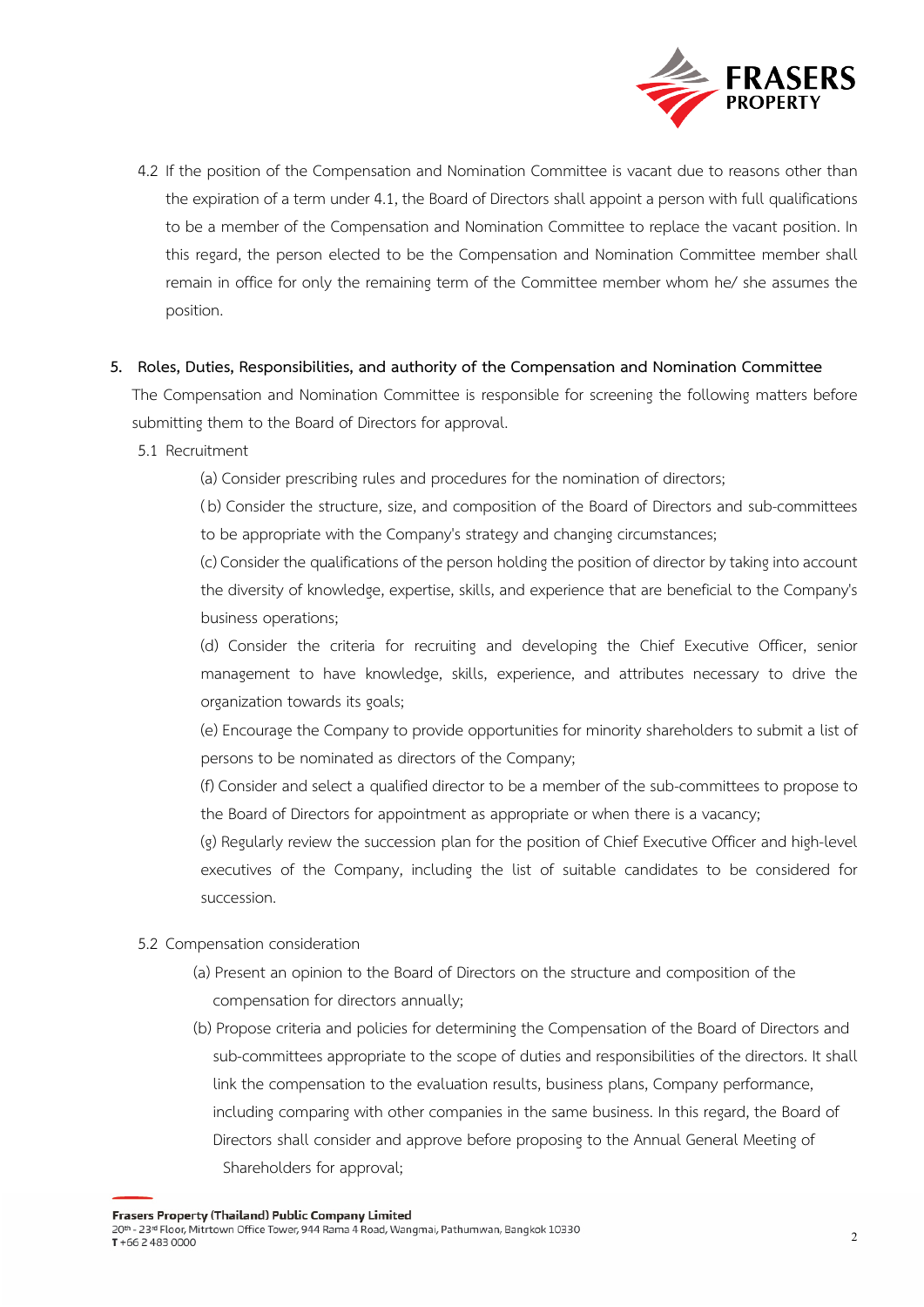

- (c) Consider special compensation for directors as appropriate from the Company's operating results within the amount approved by the general meeting of shareholders;
- (d) Propose criteria for bonus payments, salary adjustments for senior executives, executives, and employees to the Board of Directors' meeting for approval.
- 5.3 Review and update the Compensation and Nomination Committee Charter annually and propose to the Board of Directors for approval.
- 5.4 Prepare a report on the performance of the Compensation and Nomination Committee signed by the Chairperson of Committee for disclosure in the annual report following good corporate governance principles.
- 5.5 Perform any other duties as assigned by the Board of Directors.

# **6. Meeting of the Compensation and Nomination Committee**

- 6.1 Hold a meeting at least twice a year by inviting the Company's management or executives, or employees to attend the meeting and give opinions.
- 6.2 At a Compensation and Nomination Committee meeting, the Committee members must attend the meeting for not less than half of the total number of the Committee members in office at that time to be counted as a quorum.
- 6.3 Suppose the Chairperson of the Compensation and Nomination Committee is not present at the meeting or cannot perform his/her duties. In that case, the Committee members attending the meeting shall elect a member of the Compensation and Nomination Committee to act as the Chairperson of the meeting. In this regard, the Compensation and Nomination Committee may have a teleconference via telephone or arrange for a video and audio broadcast in the form of a video conference to the meeting.
- 6.4 Compensation and Nomination Committee members who are the interested person in any matter considered have no right to vote on that matter.
- 6.5 In casting a resolution, the Compensation and Nomination Committee members cast their votes with one vote each and using a majority vote as a criterion. If the resolution has equal votes, the Chairperson of the Compensation and Nomination Committee has the right to have one additional vote as a casting vote.

# **7. Compensation of the Compensation and Nomination Committee**

The Compensation and Nomination Committee will receive compensation appropriate to their duties and responsibilities as approved by the shareholders' meeting. The Company must disclose the compensation of the Compensation and Nomination Committee in the Company's annual report.